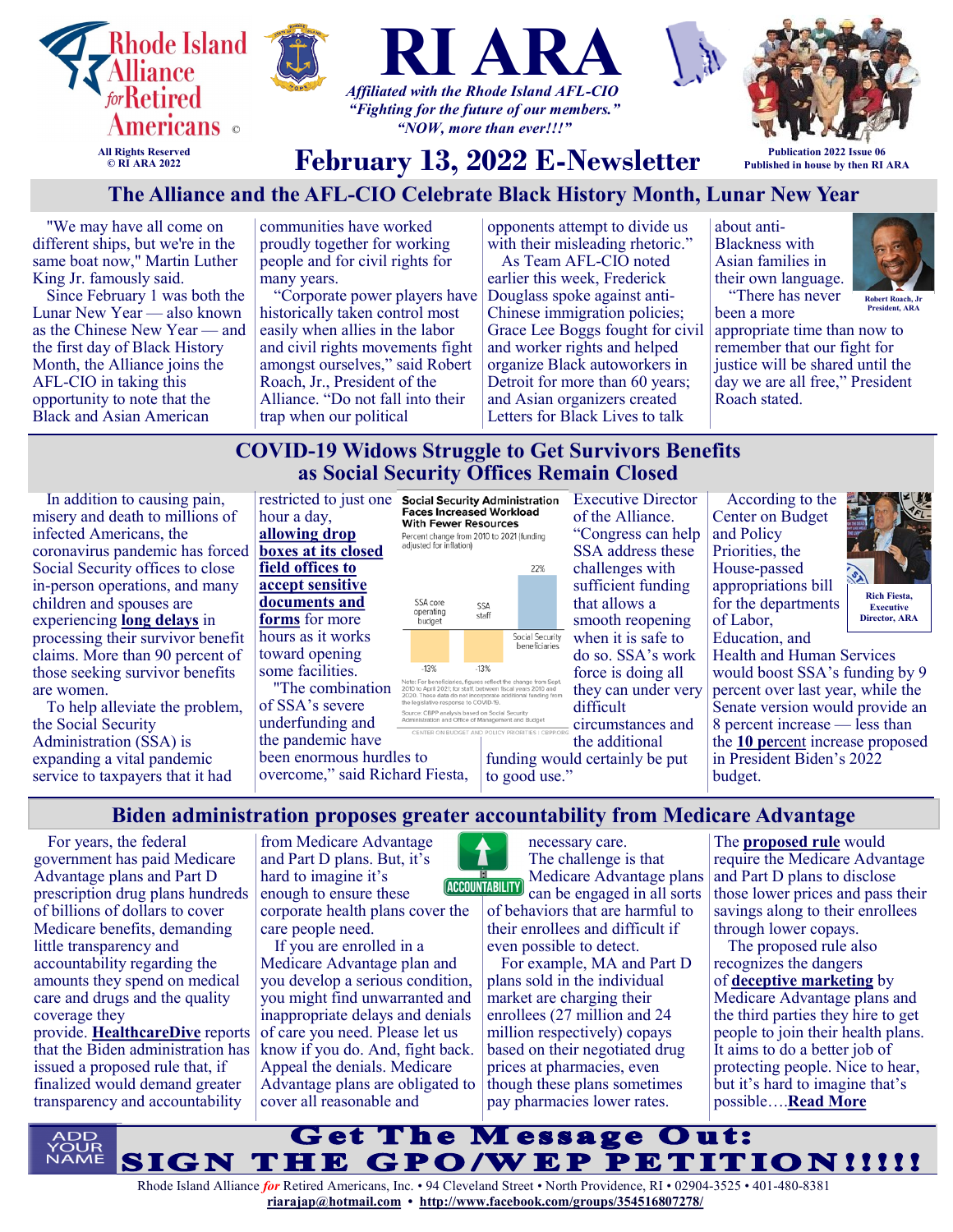# **NATIONAL WEP/GPO REPEAL WEEKS February 14 - 18**

The National WEP/GPO Repeal Task Force requests that all members of various groups supporting the repeal act **NOW**. We have a window during this 117th Congress to actually get this done, but it will take a multitude of voices to get the attention needed to pass either, or both, of the most promising bills: H.R. 82 and H.R. 5723.

#### **Here is what you need to do:**

- 1.Highlight and copy the brief message at the bottom of this email
- 2.Click the link to the staff person of each Representative. Send separate emails to each one.
- 3.You can now make any additions or alteration, such as adding a sentence or two on how you are impacted.
- 4.Of course, be sure to add the

Representative's name, at the top and your full name at the end.

5.Before you send the first one, if you have altered it, highlight and copy again so you will not have to alter it for each new email.

#### **Please copy and paste the message below**

There are Two legislative bills; H.R. 82- Rodney Davis (IL) and H.R. 5723- John Larson (CT), that have been introduced that call for repeal of both the Windfall Elimination Provision (WEP) and Government Pension Offset (GPO).

The WEP and GPO are earned benefits that retirees have paid for. The Windfall Elimination Provision (WEP) penalizes earners who have had two jobs, one where they paid into Social

Security taxes and one in which they paid into a public pension. These

pensions were earned separately and differently from Social Security, yet they are used to reduce the amount of Social Security benefits that a worker receives during retirement.

One of the harshest inequities of these two offsets is the Government Pension Offset (GPO) which creates an environment that takes earned benefits, primarily from women, to pay for benefits, not all of which are earned that

The Government can eliminate \$24,000 or more fully **earned** spousal or survivor benefits, paid for by

their spouse causing devastating financial loss.

Now is the time to take action to repeal these two unjust penalties. If you have cosponsored H.R. 82 and H.R. 5723 we thank you, if you haven't we urge you to cosponsor H.R. 82 and H.R. 5723 to move this issue to the forefront.



are primarily for men. **Contact your elected official's local office [https:www.house.gov](https://www.house.gov)**

Pension Offset (GPO) **Nancy Pelosi (CA) Speaker of the House [dick.meltzer@mail.house.gov](mailto:dick.meltzer@mail.house.gov) Tom Reed (NY)-Ranking Member Social Security Subcommittee [Luke.wallwork@mail.house.gov](mailto:Luke.wallwork@mail.house.gov)**

## **How old is too old to file for bankruptcy?**

Filing for bankruptcy protection is a big decision for anyone, but for older people, it also raises some unique concerns. Many older adults have a lot of equity in their homes, something worth protecting, but that could be threatened in certain Chapter 7 bankruptcies.

If you're an older adult, it's important to consider all your options and know what's at risk before filing for bankruptcy.

Is bankruptcy possible?

"When someone comes to me asking about bankruptcy, I would ask

'What's driving you? What's the pressure point? What are your vulnerabilities and what are your goals?" says bankruptcy attorney Robert Haupt.

This is especially important to ask for seniors, because their situations are usually different than younger adults. If they own their homes, they likely have a lot more equity in their home.

Which means they could have more to lose in the case of a Chapter 7 bankruptcy if their equity isn't protected.

One scenario that would make the value of filing for bankruptcy protection questionable for seniors is if there's simply nothing for a creditor to take. If you're retired and don't have much income, this might apply to you. It could mean you are "judgment-proof." Creditors

generally can't access assets like your Social Security benefits, retirement accounts or things you need to maintain a home like household goods.

"Retirement funds are protected, Social Security benefits are exempt — they can't get them," says Haupt. "Virtually anything IRS recognizes as tax exempt is going to be exempt to a certain level."

….**[Read More](https://www.msn.com/en-us/money/personalfinance/how-old-is-too-old-to-file-for-bankruptcy/ar-AAP4WZp?ocid=SK2DDHP)**

### **Costs now keep one in three Americans from getting care**

A new **[Gallup and West](https://www.gallup.com/analytics/357932/healthcare-in-america-2021.aspx)** 

**[Health](https://www.gallup.com/analytics/357932/healthcare-in-america-2021.aspx)** study finds that almost one in three Americans are skipping care because of the cost. That's a huge jump up in the number of Americans skipping care because of cost in the last six months alone. The US has always rationed care based on the ability to pay, and the consequences are dire for more and more people.

Costs are not only a barrier to care for people with average and lower incomes; they are a barrier to care for people with annual incomes of more than \$120,000. One in five households with incomes above \$120,000 a year have skipped getting care–seven times the proportion who skipped care less than one year ago.

And, it's hard to imagine a time when health care costs will stop increasing. The market does not control health care costs effectively. So, costs keeping going up for health care, including **[prescription drugs](https://justcareusa.org/pfizer-continues-to-hike-up-drug-prices/)**. That's why every other wealthy nation regulates health care prices.

The Gallup survey found that more than 12 million people knew someone who skipped care and then died as a result. One in five people knew someone whose condition worsened because the person skipped care. Nearly one in four Americans

report that the cost of a toll on them financially. And one in

three Americans with annual incomes under \$48,000 are facing huge financial burdens because of their need for care. Deductibles, copays and coinsurance are all rising. Two in three **[Americans are in](https://www.statista.com/topics/1203/personal-debt/)  [debt,](https://www.statista.com/topics/1203/personal-debt/)** and medical debt is the largest portion of debt. Literally, one in two Americans are now in **[medical debt](https://www.forbes.com/sites/debgordon/2021/10/13/50-of-americans-now-carry-medical-debt-a-new-chronic-condition-for-millions/?sh=4e8304f95e5d)**. **[Medical](https://jamanetwork.com/journals/jama/fullarticle/2782187?guestAccessKey=9e5fde5f-d5aa-410a-bbb3-bbe66a6b39fb&utm_source=For_The_Media&utm_medium=referral&utm_campaign=ftm_links&utm_content=tfl&utm_term=072021)  [bills](https://jamanetwork.com/journals/jama/fullarticle/2782187?guestAccessKey=9e5fde5f-d5aa-410a-bbb3-bbe66a6b39fb&utm_source=For_The_Media&utm_medium=referral&utm_campaign=ftm_links&utm_content=tfl&utm_term=072021)** are the biggest reason so many Americans are in debt. Most people no longer think

their health care charges are reasonable. Rather, they don't think they are getting their

their health care is taking (52 percent) reported that the money's worth. More than half health care they got wasn't worth what they had to pay for it. That's up from last April, when 43 percent said their care wasn't worth the cost.

We pay more and more for our health care, yet we continue to fare worse, often significantly worse, than our peers in other wealthy country. Increasingly, however, the health care stakeholders responsible for our exorbitant health care costs control our policymakers, and keep them from regulating prices. We need to vote in more representatives who represent us.

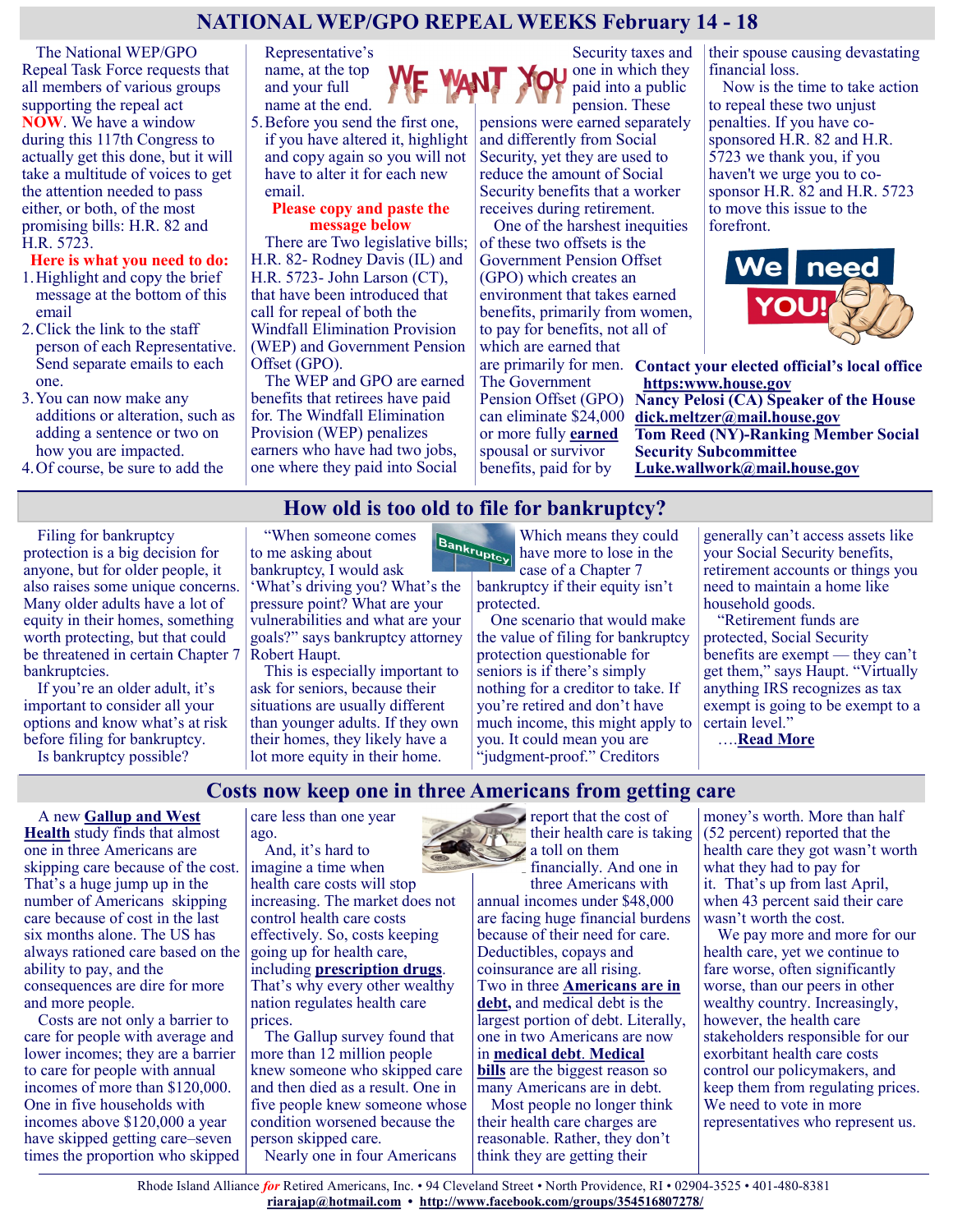# **CMS Says Medicare Will Cover At-Home COVID Tests at No Cost**

On February 4th, the Centers for Medicare & Medicaid Services

(CMS) **[announced](https://www.cms.gov/newsroom/news-alert/biden-harris-administration-will-cover-free-over-counter-covid-19-tests-through-medicare)** plans to make over-the-counter (OTC) COVID-19 tests available to people with Medicare at no cost by "early spring."

According to the agency, "[u] nder the new initiative, Medicare beneficiaries will be able to access up to eight overthe-counter COVID-19 tests per month for free. Tests will be available through eligible pharmacies and other participating entities."

The Medicare Rights Center applauds this development. It appears designed to help correct the imbalance in the administration's **[initial OTC](https://www.hhs.gov/about/news/2022/01/10/biden-harris-administration-requires-insurance-companies-group-health-plans-to-cover-cost-at-home-covid-19-tests-increasing-access-free-tests.html)  [testing policy](https://www.hhs.gov/about/news/2022/01/10/biden-harris-administration-requires-insurance-companies-group-health-plans-to-cover-cost-at-home-covid-19-tests-increasing-access-free-tests.html)**, which applied to private insurers but not Medicare. As the Kaiser Family Foundation subsequently **[explained](https://www.kff.org/policy-watch/are-medicare-advantage-insurers-covering-the-cost-of-at-home-covid-19-tests/)**, there were several reasons why Medicare was excluded. For one, the administration relied on authorities in the **[Families First](https://www.kff.org/coronavirus-covid-19/issue-brief/the-families-first-coronavirus-response-act-summary-of-key-provisions/)  [Coronavirus Response Act](https://www.kff.org/coronavirus-covid-19/issue-brief/the-families-first-coronavirus-response-act-summary-of-key-provisions/)  [\(FFCRA\)](https://www.kff.org/coronavirus-covid-19/issue-brief/the-families-first-coronavirus-response-act-summary-of-key-provisions/) and the [Coronavirus](https://www.kff.org/coronavirus-covid-19/issue-brief/the-coronavirus-aid-relief-and-economic-security-act-summary-of-key-health-provisions/)  [Aid, Relief, and Economic](https://www.kff.org/coronavirus-covid-19/issue-brief/the-coronavirus-aid-relief-and-economic-security-act-summary-of-key-health-provisions/)  [Security \(CARES\) Act](https://www.kff.org/coronavirus-covid-19/issue-brief/the-coronavirus-aid-relief-and-economic-security-act-summary-of-key-health-provisions/)** to

establish private insurance coverage of the OTC tests. But those laws did not include comparable Medicare flexibilities, and the program's complex rules caused additional setbacks.

Today's news signals the administration has found a workaround. CMS notes the significance of the moment and the challenges behind it saying, "[t]his is the first time that Medicare has covered an over-the-counter test at no cost to beneficiaries. There are a number of issues that have made it difficult to cover and pay for over-the-counter COVID-19 tests. However, given the importance of expanding access to testing, CMS has identified a pathway that will expand access to free over-the-counter testing for Medicare beneficiaries."

While many specifics have not yet been released, in a related **[FAQ](https://www.cms.gov/files/document/covid-19-over-counter-otc-tests-medicare-frequently-asked-questions.pdf)** CMS does clarify the tests will be covered under Part B, that the initiative should be operable in the coming weeks, and that more information will be available soon.

"Starting in early spring,

people with Medicare will be able to go to  $e^{-\epsilon t}$ 

eligible pharmacies and other entities that are participating in this initiative to receive over-the-counter COVID-19 tests for free through their Medicare Part B coverage. More information about eligible pharmacies and other entities that are participating in this initiative will be available in the early spring. Once the initiative is up and running, CMS will encourage beneficiaries to ask their local pharmacy or current health care provider whether they are participating in this initiative."

Today's release is a promising step in the right direction. Medicare Rights looks forward to learning more about the initiative, as well as about the agency's plans for implementation, outreach, and education. As we and other advocates recently **[noted](https://www.medicarerights.org/medicare-watch/2022/01/27/advocacy-organizations-urge-better-medicare-coverage-of-covid-19-services)**, the Medicare exclusion created an obstacle to care for millions of Americans, many of whom are at increased risk of infection and serious illness from COVID-19. We appreciate the administration's responsiveness to these concerns. Expanding

access to OTC tests at no cost to people with Medicare will help improve individual and public health.

Until the program is in effect, CMS advises people with Medicare to obtain free tests through the following channels:

- $\bullet$ Request four free OTC tests for home delivery at **[covidtests.gov.](https://nam10.safelinks.protection.outlook.com/?url=https%3A%2F%2Fwww.covidtests.gov%2F&data=04%7C01%7Cmaya.goldman%40modernhealthcare.com%7C6bfbffe9f3bf4febe7ed08d9db8ab524%7C2c6dce2dd43a4e78905e80e15b0a4b44%7C0%7C0%7C637782211057063091%7CUnknown%7CTWFpbGZsb)**
	- Access COVID-19 tests through healthcare providers at over 20,000 free testing sites nationwide. A list of community-based testing sites can be found **[here](https://www.hhs.gov/coronavirus/community-based-testing-sites/index.html)**.
	- Access lab-based PCR tests and antigen tests performed by a laboratory when the test is ordered by a physician, non-physician practitioner, pharmacist, or other authorized health care professional at no cost. In addition to accessing a COVID-19 lab test ordered by a health care professional, people with Medicare can also already access one lab-performed test without an order, also without cost sharing, during the public health emergency.

# **Mental Health Therapists Seek Exemption From Part of Law to Ban Surprise Billing**

Groups representing a range of mental health therapists say a new law that protects people from surprise medical bills puts providers in an ethical bind and could discourage some patients from care.

The therapists take no issue with the main aim of the legislation, which is to prevent patients from being blindsided by bills, usually for treatment received from out-of-network medical providers who work at in-network facilities. Instead, they are concerned about another part of the law — a price transparency provision that requires most licensed medical practitioners to give patients detailed upfront cost estimates, including a diagnosis, and information about the length and costs involved in a typical course of treatment. That's unfitting for mental

health care, they say, because diagnoses can take time and sometimes change over the course of treatment.

Finally, if they blow the estimate by at least \$400, the law says uninsured or self-pay patients can challenge the bills in arbitration.

Arguing that the rule is burdensome and unnecessary, mental health providers wrote a **[Jan. 25 letter](https://www.apaservices.org/advocacy/no-surprises-act-letter.pdf)** to the Department of Health and Human Services, seeking an exemption from the "good faith" estimates for routine mental and behavioral health services. The letter was signed by 11 groups, including the American Psychological Association, the National Association of Social Workers, the American Psychiatric Association, and the



Psychotherapy Action Network. Some also worry that the

law will allow insurance companies to play a larger role

in dictating what even nonnetwork mental health therapists can charge, although policy experts say it isn't clear how that could happen. Although exact figures are not available, it's estimated that one-third to one-half of psychologists are not in-network with insurers, the psychologists' association said. And those numbers do not include other practitioners, such as psychiatrists and licensed clinical social workers, who are also out of network.

"We got thrown into this bill, but the intention [of the law] was not mental health but highcost medical care," said **[Jared](https://www.apa.org/about/apa/senior-staff/skillings-bio)  [Skillings](https://www.apa.org/about/apa/senior-staff/skillings-bio)**, chief of professional practice with the American

Psychological Association. "We're deeply concerned that this [law] inadvertently would allow private insurance companies to set regional rates across the country that, for independent practitioners, would be a race to the bottom." Therapy costs vary widely around the U.S. and by specialty, but generally range from \$65 an hour to \$250 or more, according to the website [GoodTherapy.](https://www.goodtherapy.org/blog/faq/how-much-does-therapy-cost)

The good faith estimates must be given this year to uninsured or self-pay patients for medical or mental health care services. They were included in the No Surprises Act as part of a broader effort to give patients a good idea of cost, both per visit and for a course of treatment, in advance….**[Read More](https://khn.org/news/article/surprise-billing-mental-health-therapists-exemption-no-surprises-act/)**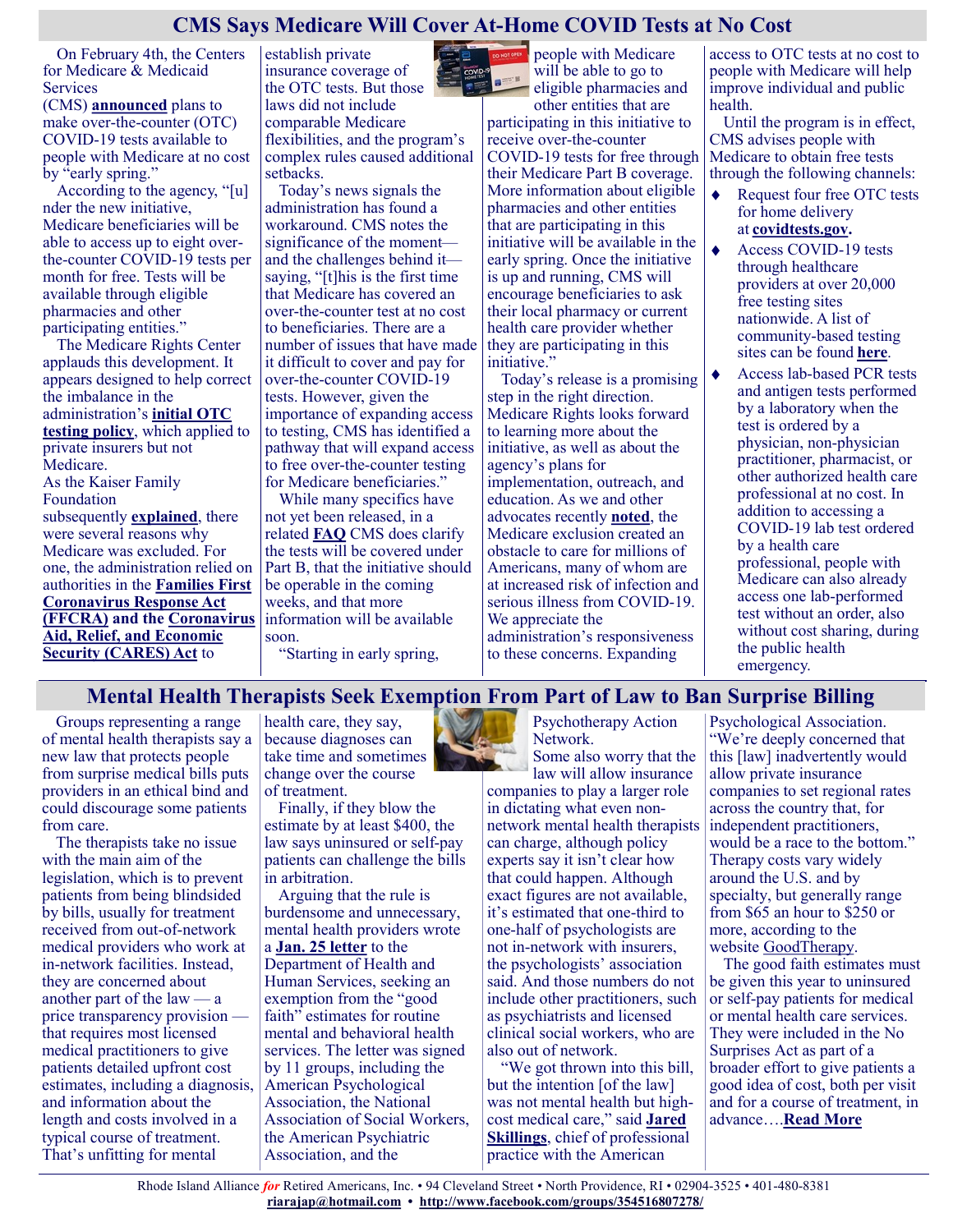## **Kaiser Family Foundation Releases Report on Medicaid in 2022**

Last week, the Kaiser Family Foundation **[released an issue](https://www.kff.org/medicaid/issue-brief/medicaid-what-to-watch-in-2022/)  [brief](https://www.kff.org/medicaid/issue-brief/medicaid-what-to-watch-in-2022/) i**dentifying areas of change and possible concerns in the Medicaid program for 2022. The brief highlights several areas to watch in 2022, including potential Medicaid changes resulting from the ongoing pandemic and Public Health Emergency, the uncertain fate of the Build Back Better Act (BBBA), various state budgets, and Biden administration efforts to further strategic coverage, access, and equity goals through regulatory action.

Notably, they identify enrollment, coverage, long-term care–in institutions and in homes and the community—access to services, and health equity as areas of interest. Noting the continuing trend of increased enrollment in Medicaid and CHIP throughout the pandemic, the report outlines several possible scenarios as some of the federal changes driving that increase expire. The BBBA

would phase out some MEDICAID of these changes more slowly, and some states have taken advantage of increased flexibilities offered under the American Rescue Plan Act (ARPA) or those previously existing to increase eligibility and enrollment in Medicaid. Others, like South Dakota, will have Medicaid eligibility expansion on the ballot in 2022.

The report also summarizes administration actions to review and evaluate previously approved Medicaid waivers that restrict coverage or "undermine" the program, as well as some to "streamline" eligibility and enrollment processes and increase outreach to provide coverage for the approximately 7 million people who are uninsured and eligible for Medicaid.

Medicaid is the nation's largest payer of long-term care services and, the report shows, staff and residents of long-term

read."

**C** care facilities have been disproportionately

affected by the pandemic. Both the direct impact of illness and death, and the impact of the pandemic on the long-term care workforce have highlighted the long-standing unmet need for home- and community-based services and the direct care workforce shortage. The report includes several proposed changes to federal Medicaid spending and Medicaid rules to address this need–the BBBA as currently proposed would include \$150 billion in new federal funds for Medicaid Home and Community based services and update nursing facility staffing requirements to include a requirement to have at least one registered nurse on duty 24 hours a day.

The report also details the need for, and some efforts to address, improved access to care and increased attention to the

social determinants of health and health equity. Post-pandemic telehealth coverage and reimbursement policies are being evaluated in most states. In KFF's 50 state budget survey, most states reported that the pandemic prompted them to expand Medicaid programs to address social determinants of health, particularly around housing support. Both the administration and the majority of State Medicaid programs are implementing initiatives to address disparities in health care by race/ ethnicity within Medicaid. The report identifies the question of how states will leverage Medicaid to address social determinants of health and racial equity, and how the administration will support these efforts, as "what to watch" in 2022.

**[Read the report](https://www.kff.org/medicaid/issue-brief/medicaid-what-to-watch-in-2022/)**.

# **At Nursing Homes, Long Waits for Results Render Covid Tests 'Useless'**

More nursing homes are waiting longer for covid-19 test results for residents and staffers, according to federal data, making the fight against record numbers of omicron cases even harder.

The double whammy of slower turnaround times for lab-based PCR tests and a shortage of rapid antigen tests has strained facilities where quickly identifying infections is crucial for keeping a highly vulnerable population safe.

A KHN analysis of data from the Centers for Medicare & Medicaid Services finds that 25% of nursing homes that sent tests to a lab waited an average of three or more days for results as of Jan. 16. In early December, that number was 12%.

At Lutheran Life Villages in Fort Wayne, Indiana, the long wait for results renders PCR tests "useless," President Alex Kiefer said. "If we send somebody off to get a PCR test, sometimes it takes two days for them to get an appointment. And then it takes two, three, four days to get a

So Kiefer's organization mainly relies on rapid antigen tests. But on Jan. 12, long-term care sites in the state were alerted to shortages of Abbott Laboratories' rapid BinaxNOW antigen tests, according to the Indiana Department of Health. Lutheran Life Villages was using 125 rapid tests a day, including on vaccinated people. Now as transmission rates remain high, "we are scrounging to try to find enough," Kiefer said. He called the state shipments sporadic. "The scariest thing is, if we get to a point where we can't get those, we will have to rely on PCRs, and the timing of that is just really challenging," Kiefer said.

Federal officials require the country's 15,000 nursing homes to submit data on covid in their facilities; KHN's analysis of testing speeds is based on reports of turnaround times in early December and mid-January from about 10,900 homes.

Nursing home residents have high vaccination rates — more than 87% are fully inoculated, and

67% have received boosters. Still, experts warn, delays can pose significant safety risks. For one, in the time it takes to receive results, outbreaks can emerge undetected. And with omicron, breakthrough infections appear to cause more severe symptoms for older people.

This many nursing homes haven't waited three or more

Broadly, PCR tests are considered the gold standard for accuracy and are more likely to be used for regular surveillance testing because rapid tests can miss asymptomatic cases. The drawback is that labs can take days to return PCR results under normal circumstances, let alone when testing demand and staffing shortages delay processing….**[Read More](https://khn.org/news/article/at-nursing-homes-long-waits-for-results-render-covid-tests-useless/)**

days for test results since March

2021, CMS data show.

# The Longer Wait for Covid PCR Test Results

Slower turnaround times for lab-based PCR tests, coupled with a shortage of rapid antigen tests, have strained efforts to contain omicron in U.S. nursing homes.

| Average wait time<br>for nursing homes | Week ending<br>Dec. 5, 2021 | Rate | Week ending<br>Jan. 16, 2022 | Rate |
|----------------------------------------|-----------------------------|------|------------------------------|------|
| $<$ 1 day                              | 2.955                       | 27%  | 2,601                        | 24%  |
| 1-2 days                               | 6,603                       | 61%  | 5,638                        | 52%  |
| 3-7 days                               | 1,276                       | 12%  | 2,577                        | 24%  |
| >7 days                                | 18                          | 0%   | 121                          | 1%   |

NOTE: Data is from more than 10,800 nursing homes. An additional 4,300 nursing homes either reported sending no covid tests to labs or did not report any data to the Centers for Medicare & Medicaid Services CREDIT: Holly Hacker and Hannah Norman/KHN SOURCE: KHN analysis of data from CMS

KHN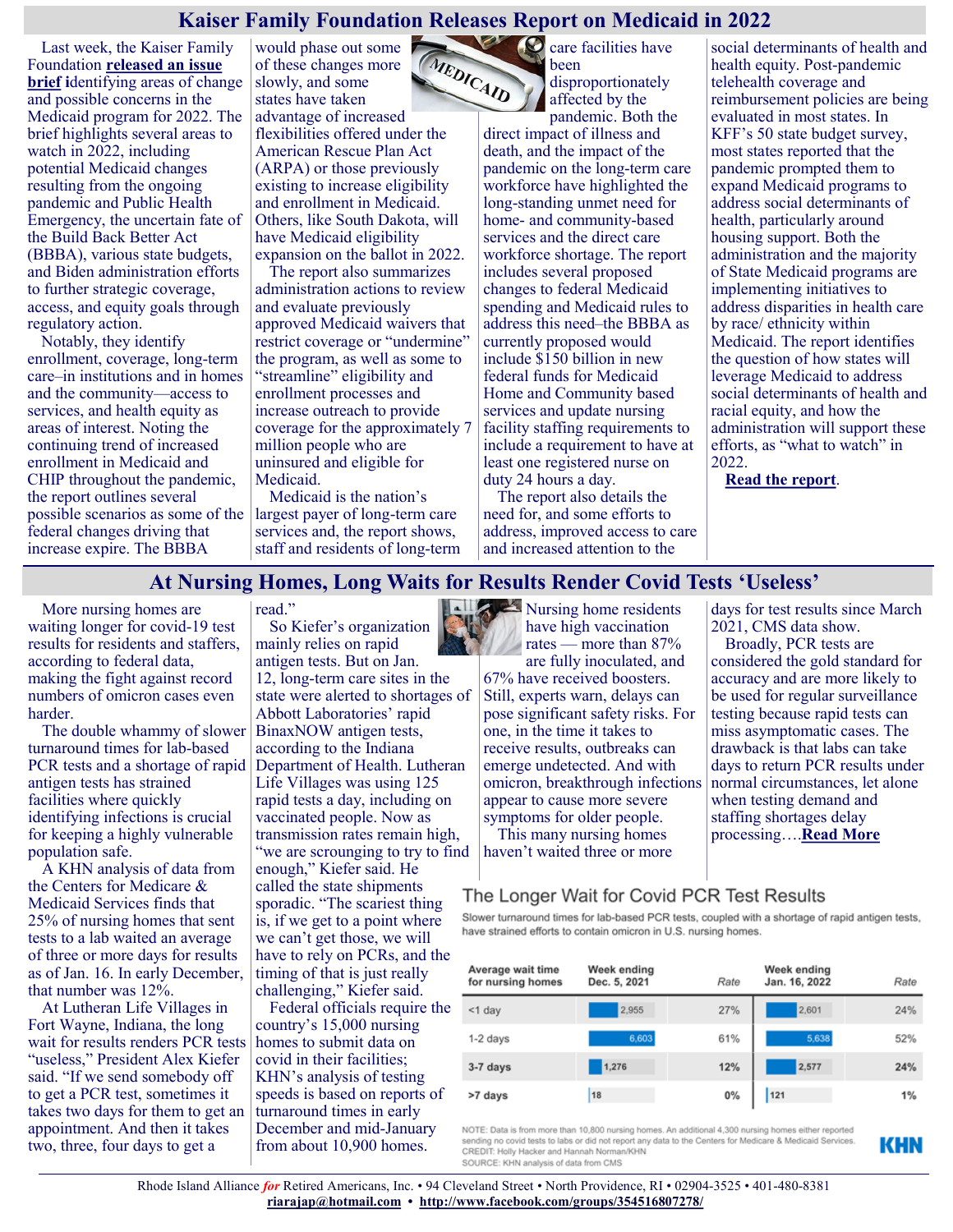# **Dear Marci:** *When can I change my coverage in 2022?*

#### *Dear Marci,*

*I mistakenly enrolled in the wrong Medicare Advantage Plan and did not realize until the plan became effective in 2022. When can I change my coverage now? -Susan (New York, NY)*

#### Dear Susan,

I'm sorry to hear that! Depending on your circumstances, you may be able to change your coverage. Let's discuss a few possibilities:

**You can make certain changes during the Medicare Advantage Open Enrollment Period (MA OEP)**, which runs from January 1 through March 31. Those enrolled in a Medicare Advantage Plan (like yourself) can switch to a different Medicare Advantage Plan or to Original Medicare with or without a stand-alone Part D plan. Changes made during his period are effective the first of

the month after you make the change. You can use Medicare's **[Plan Finder](https://medicarerights.us15.list-manage.com/track/click?u=1621f54a596f3717c22815356&id=6d4b325d88&e=88d22ba1fe)** tool to compare plans and call 1-800- MEDICARE to request the change.

**If you enrolled in a Medicare Advantage Plan or Part D plan by mistake or after receiving misleading information**, you may be able to **[disenroll and](https://medicarerights.us15.list-manage.com/track/click?u=1621f54a596f3717c22815356&id=ef99d38ed5&e=88d22ba1fe)  [change plans](https://medicarerights.us15.list-manage.com/track/click?u=1621f54a596f3717c22815356&id=ef99d38ed5&e=88d22ba1fe)**. Typically, you have the right to change plans if you:

- Joined unintentionally: You may have enrolled believing you were joining a Medigap plan to supplement Original Medicare. Or, you meant to sign up for a stand-alone Part D plan and accidentally joined a Medicare Advantage Plan.
- Joined based on incorrect or misleading information: For

**Ea** Dear Marci example, if a plan representative told you that your doctors are in the plan's network but they are

not, or you were promised benefits that the plan does not really cover.

Through no fault of your own, ended up or were kept in a plan you do not want: If you tried to switch plans during an enrollment period but were kept in your old plan. You can also make a change if you were enrolled in a plan because of an administrative or computer error. Depending on the

circumstances, this change may be retroactively effective.

**You may be eligible for a Special Enrollment Period (SEP) in which to change your coverage.** SEPs allow you to change your health and/or drug coverage outside normal

enrollment periods. For example, if your Medicare Advantage Plan left your area or if you moved out of your plan's service area, you would have an SEP to switch to another MA Plan or to Original Medicare. Those enrolled in certain cost assistance programs, such as [Extra Help](https://medicarerights.us15.list-manage.com/track/click?u=1621f54a596f3717c22815356&id=b4e6f3385c&e=88d22ba1fe) or the **[Medicare Savings Program,](https://medicarerights.us15.list-manage.com/track/click?u=1621f54a596f3717c22815356&id=957d4ec485&e=88d22ba1fe)** are eligible for other SEPs. **[Read](https://medicarerights.us15.list-manage.com/track/click?u=1621f54a596f3717c22815356&id=9ce64819fb&e=88d22ba1fe)  [about other circumstances that](https://medicarerights.us15.list-manage.com/track/click?u=1621f54a596f3717c22815356&id=9ce64819fb&e=88d22ba1fe)  [might trigger an SEP on](https://medicarerights.us15.list-manage.com/track/click?u=1621f54a596f3717c22815356&id=9ce64819fb&e=88d22ba1fe)  [Medicare Interactive.](https://medicarerights.us15.list-manage.com/track/click?u=1621f54a596f3717c22815356&id=9ce64819fb&e=88d22ba1fe)**

And of course, you can wait for **Fall Open Enrollment Period** to make changes to your coverage for next year. **[Fall](https://medicarerights.us15.list-manage.com/track/click?u=1621f54a596f3717c22815356&id=28d4c589c9&e=88d22ba1fe)  [Open Enrollment Period](https://medicarerights.us15.list-manage.com/track/click?u=1621f54a596f3717c22815356&id=28d4c589c9&e=88d22ba1fe)** occurs each year from October 15 through December 7, with your new coverage starting January 1. I hope this helps you correct your coverage for 2022. Best of luck!

*-Marci*

# **Older adults rise up for a better America**

The **[New York Times](https://www.nytimes.com/2022/02/07/opinion/older-americans-power.html)** reports that a burgeoning movement of older adults, including Neil Young and Joni Mitchell, are rising up to fight for a better America. Led by Bill McKibben, Third Act's mission is to organize adults over 60 in ways that can help deliver progressive change. We're talking about 75 million people.Organizing a large cohort of older adults could be difficult because many people hunger, to pick up the battle. To tend to lose their progressive

views as they grow older. But, we are at a time when complacency is untenable for many, reinforcing inequities and injustices that must be addressed.

And, many of the baby boomers grew up in the 60's, witnessing horrors and fighting for change. They have time now, as well as skills, resources and a many, it feels as if the US is

going to hell in a handbasket.

Third Act plans to take on big oil by going after the big banks that support the fossil fuel industry. Watch out Chase, Citi, Bank of America and Wells Fargo. The older generation holds 70 percent of the financial wealth in this country.

Third Act is also fighting to protect democracy. Older adults represented 44 percent of all voters in the last election. And,

older adults often have time to volunteer and help ensure that people get out and vote.

We could use Third Act to focus on healthcare in America. Right now many of the big "advocacy" groups are **[industry](https://justcareusa.org/many-patient-advocacy-groups-are-pharma-shills/)  [shills](https://justcareusa.org/many-patient-advocacy-groups-are-pharma-shills/)**.

It feels harder than ever to effect change. But, the only way it will happen is if we try and try hard. We're all in this mess together. And, together is the only way out.

**House Republicans and Democrats agree on \$57 billion USPS overhaul**

The House on Tuesday advanced a major financial overhaul of the ailing U.S. Postal Service, relieving it of tens of billions of dollars in liabilities that agency leaders said prevented it from modernizing and providing efficient service.

The bill, which passed 342 to 92, marks a major breakthrough for the mail agency and Postmaster General Louis DeJoy, who made the legislation the centerpiece of his 10-year postal restructuring plan.

The Postal Service has implored Congress to help fix its balance sheet for nearly 15 years, and agency leaders are cautiously optimistic about prospects for the Postal Service Reform Act in the Senate. It has 27 co-sponsors in the upper chamber, including 14 Republicans, sufficient support to defeat a potential filibuster.

Senate Majority Leader Charles E. Schumer (D-N.Y.) said the chamber would vote on the legislation by the end of next week, citing its bipartisan popularity.

Democrats have hailed the legislation as crucial to the preservation of the Postal

Service and its ability to 囿 reach nearly every

American household six days a week. Republicans say the bill vindicates DeJoy's initiatives and a conservative approach for a smaller mail service.

"We need to take steps to make our post office stronger," Rep. Carolyn B. Maloney, the bill's sponsor and chair of the House Oversight and Reform Committee, told The Washington Post. "This bill helps and it will help in every way. It's a reform bill that will save taxpayers' dollars while at the same time making the operations of the post office more financially stable and sustainable, and making postal jobs and employee health benefits more secure."

The Postal Service is required to prepay its retirees' health-care costs, a mandate instituted in 2006 when mail volume was steady and the agency was profitable. But decades of falling mail use have turned it into a perpetual financial loser, and the pre-funding requirement has accounted for \$152.8 billion of its \$206.4 billion in liabilities…[.Read Moee](https://www.msn.com/en-us/news/politics/house-republicans-and-democrats-agree-on-57-billion-usps-overhaul/ar-AATCSKm)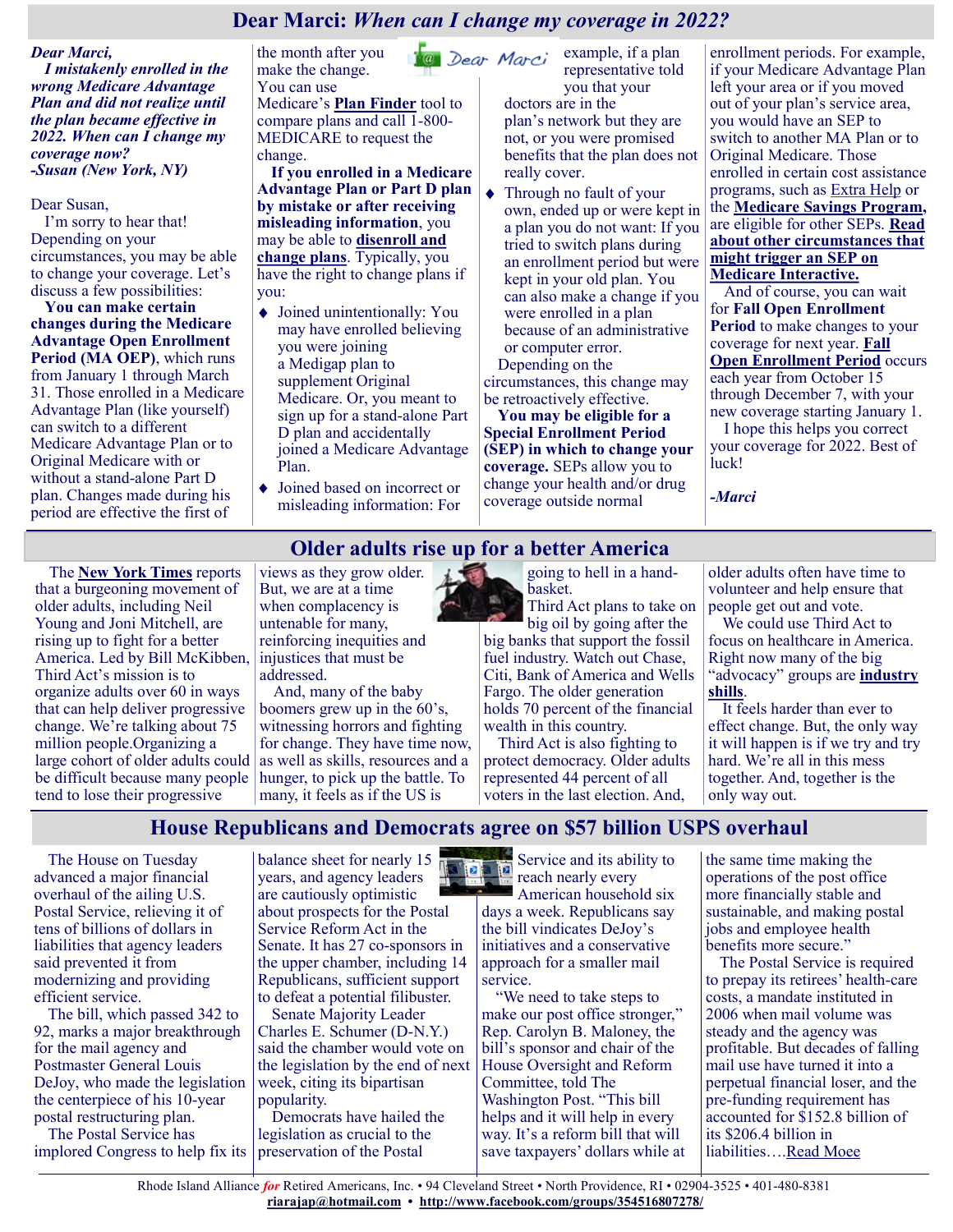# **4 Social Security Payment Quirks That No One Warns You About**

Social Security Payment Quirks That No One Warns You About

Many people understand the basics of Social Security long before they retire: You pay into the program with your taxes throughout your working years, and then there'll be a nice chunk of change waiting for you afterward.

We learn as we age that things get more complicated than that. Much is written on everything from eligibility requirements for ex-spouses to **[how to maximize](https://www.moneytalksnews.com/solutions/social-security/)  [your Social Security checks](https://www.moneytalksnews.com/solutions/social-security/)**.

There are also certain things that would've been nice to know ahead of time, but that many folks don't realize until they start receiving benefits. Here's a quick look at some of those.

Uncle Sam is very particular about your paying him on time, but of course, he isn't quite so considerate in return. As the Social Security Administration **[freely admits,](https://www.ssa.gov/pubs/EN-05-10077.pdf)** you can expect every Social Security check to be "paid in the month following the month for which they are due." In other words, your May check will arrive in June. But it's not considered a late payment when the federal government does it. 2. You are paid monthly In our working lives, many of us become accustomed to weekly, biweekly or at least twice monthly pay — and we build our budgets around that.

1. You are paid in arrears



These pay periods describe the vast majority of American paychecks, according to the **[federal](https://www.bls.gov/ces/publications/length-pay-period.htm)** 

**[Bureau of Labor Statistics](https://www.bls.gov/ces/publications/length-pay-period.htm)**. Three-quarters of employers pay either weekly or biweekly, while fewer than 5% of employers pay

monthly. Nonetheless, Social Security operates on the unpopular monthly frequency. 3. Your payment date usually depends on your birthday Once upon a time — prior to 1997 — most people received their Social Security checks in the first three days of the month. This didn't work very well. Because everyone expected their checks at the same time, it created a burden on the Social Security Administration, banks,

businesses, the postal service and others.

The SSA found that services were less overwhelmed when checks were spread out throughout the month. This process is called "**[payment](https://www.ssa.gov/history/ssa/ssa2000chapter5.html)  [cycling](https://www.ssa.gov/history/ssa/ssa2000chapter5.html)**," and today it works like this:

- **If your birthday is on the 1st through the 10th**: Benefits are paid on the second Wednesday of the month.
- **If your birthday is on the 11th through the 20th**: Benefits are paid on the third Wednesday.
- **If your birthday is on the 21st through the 31st**: Benefits are paid on the fourth Wednesday.

# **Harnessing the Herpes Virus to Beat a Deadly Brain Cancer**

**Does social security count as income?**

A genetically modified herpes virus appears to deliver a "onetwo punch" to the rare and deadly form of brain cancer that killed U.S. Sen. John McCain, new findings show. **[Glioblastoma](https://www.mayoclinic.org/diseases-conditions/glioblastoma/cdc-20350148#:~:text=Glioblastoma%20is%20an%20aggressive%20type%20of%20cancer%20that%20can%20occur,%2C%20nausea%2C%20vomiting%20and%20seizures.)** brain tumors are a cancer nightmare, with an average survival of 12 to 15 months from initial diagnosis and four to six months after recurrence, researchers say. **[McCain](https://www.johnmccain.com/story/)** died in August 2018, one year after doctors

discovered he had the aggressive cancer. "Despite 50 to 60 years of research and advances in surgery, chemotherapy and radiation, we haven't pushed the needle much at all in terms of survival," said senior researcher Dr. James Markert, chairman of neurosurgery at the University of Alabama at Birmingham's Heersink School of Medicine. "Only 5% to 10% of patients live longer than five years. It's almost universally fatal." But an experimental

cancer-fighting herpes simplex virus called G207 has shown promise in

fighting **[glioblastoma](https://www.aans.org/en/Patients/Neurosurgical-Conditions-and-Treatments/Glioblastoma-Multiforme)**, and a paper published Feb. 1

in *[Clinical Cancer](https://clincancerres.aacrjournals.org/content/28/3/498)  [Research](https://clincancerres.aacrjournals.org/content/28/3/498)* provides a better idea

how. It's been known that G207 directly attacks and kills brain tumor cells, Markert said. "There's something different about tumor cells' defense against viruses, so that the changes in the DNA that kept the virus from being infectious in normal human cells weren't present in the tumor cells," he said. "As a result, the virus became selective for infecting and killing tumor cells."...**[Read](https://consumer.healthday.com/2-8-harnessing-the-herpes-virus-to-beat-a-deadly-brain-cancer-2656526180.html)  [More](https://consumer.healthday.com/2-8-harnessing-the-herpes-virus-to-beat-a-deadly-brain-cancer-2656526180.html)**

With tax season here, many on social security are wondering if their benefits are taxable. The answer depends on your combined annual income.

Social security benefits are received by millions in the United States and for many it is their only source of income. Once retirees begin to claim benefits, they will not be able to work at the same levels they had as they risk jeopardizing their benefit amount.

#### **Do you have to pay taxes if you receive social security?**

During tax season those who receive social security will have to calculate their combined income. This figure income includes the adjusted gross

income (i.e. wages, salary, investments) and social security benefits as well as some types of non-taxable interest**.** After determining this amount, a beneficiary will know whether they need to pay taxes or not**.** In most cases, those with a **[combined income](https://www.ssa.gov/benefits/retirement/planner/taxes.html)** under \$25,000 (\$32,000 for married couples) a year will not have to pay taxes on their social security benefits. For those with a combined income between \$25,000 and \$34,000 (\$32,000 to \$44,000 for married couples) a year, the Social Security Administration may be able to tax up to fifty percent of your benefits. Finally, with an income over

\$34,000 (\$44,000 for married couples), one can be taxed up to eighty-five percent of

their social security benefits. The Social Security

Administration (SSA) will send a benefit statement each year in January to beneficiaries Form SSA-1099. **[With this form](https://www.ssa.gov/benefits/retirement/planner/taxes.html)** you will be able to "complete your federal income tax return to find out if your benefits are subject to tax**."**

Additionally, the SSA also allows beneficiaries to report their incomes quarterly to avoid a surprise at the end of the year. Another option includes having the agency withhold the taxes that would be owed when distributing your monthly

payments. In order for the **[taxes](https://www.ssa.gov/benefits/retirement/planner/taxwithold.html)  [on the benefits to be](https://www.ssa.gov/benefits/retirement/planner/taxwithold.html)  [withheld](https://www.ssa.gov/benefits/retirement/planner/taxwithold.html)** you will need to submit a W-4V Form to the iRS**.** Private retirement accounts

Many workers in the United States also pay into private retirement accounts like a 401(k) or a Roth IRA. These accounts differ in the way the funds put into them are taxed.Those who wish to pay taxes when they take out the money may choose the 401(k), while those who would rather pay the taxes now can choose the Roth IRA. As one ages, money is impacted by inflation, meaning that the dollars taxed today are worth less than those that could be taxed in the future.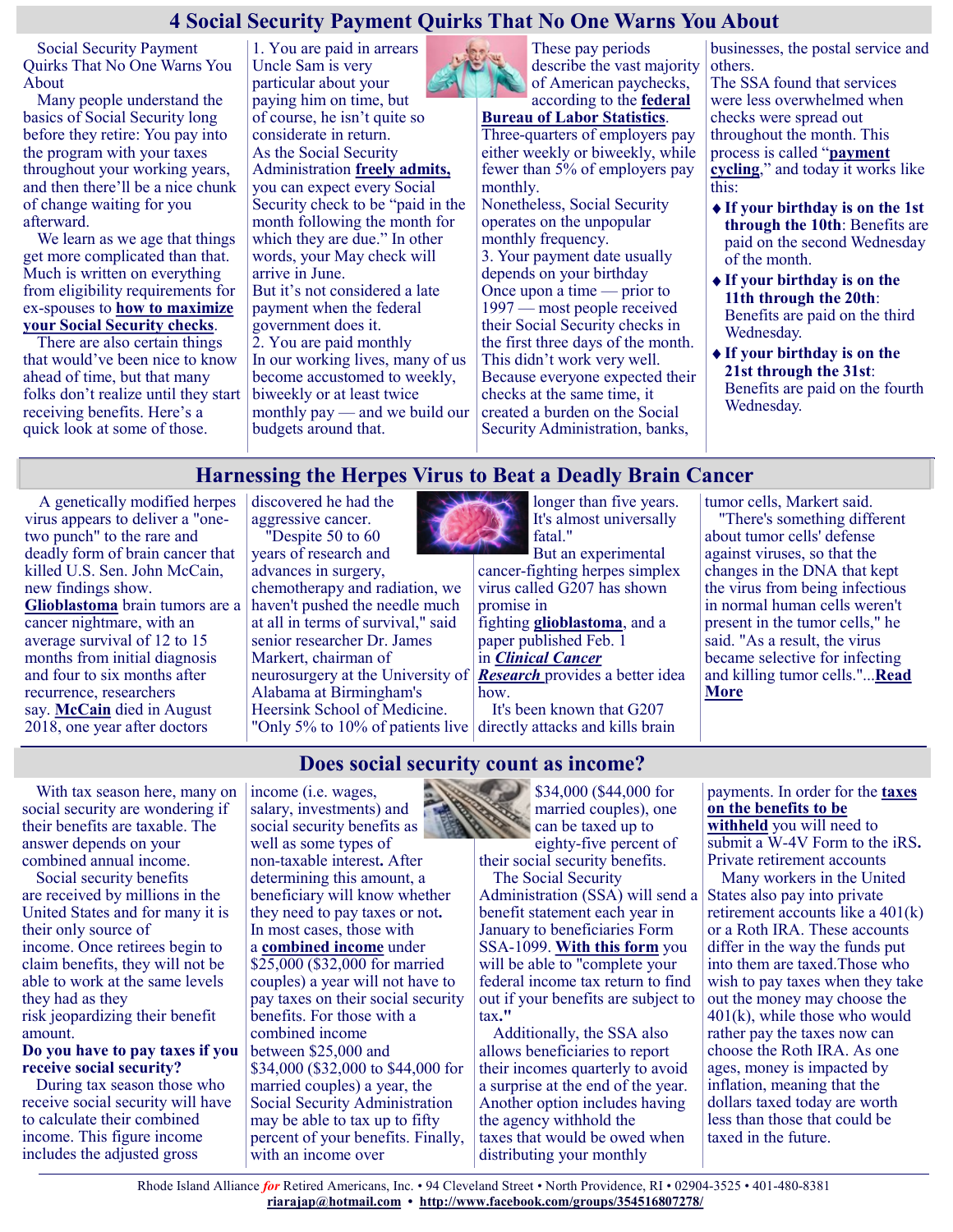# **RI ARA HealthLink Wellness News** FreathLink Wellness



President Joe Biden plans to publicize and relaunch his socalled cancer moonshot effort on Wednesday with the goal of stamping out one of the leading causes of death worldwide.

The White House, underscoring that this is a presidential priority, will designate officials to focus on efforts to treat and prevent cancers. But the administration said it will not lay out any new funding announcements for the initiative. A senior administration official told reporters Tuesday night that the cancer moonshot is a bipartisan effort, and he is confident robust future funding will be available.

The effort has three main

goals: cutting the ageadjusted death rate from cancer by 2025, increasing access to

cancer screening and improving the experience of people living with cancer and their families.

As vice president in 2016, Biden led the original launch of the cancer moonshot project with the goal of reducing cancer and accelerating treatments. Biden hopes some of the proposed research will be done conducted via his previously proposed agency, the Advanced Research Projects Agency for Health, senior administration officials said. ARPA-H would be housed within the National Institutes of Health and tackle



**medical breakthroughs** for diseases such as cancer and Alzheimer's disease, though it hasn't

yet received congressional funding.

Throughout his 2020 campaign, Biden said he would reignite the cancer moonshot program. The cause is personal for the president — his son Beau died of brain cancer in 2015.

"A lot has changed that has made it possible to set really ambitious goals right now," a senior administration official told reporters, noting that the pandemic has not only put science in the forefront but highlighted health care disparities.

Roughly 9.5 million Americans missed cancer screenings during the COVID-19 pandemic, and the president and first lady Jill Biden will call for more cancer screenings.

Federal agencies, led by the National Cancer Institute, are expected to develop a program to evaluate and study multicancer detection tests, similar to COVID-19 diagnostic tools.

The administration will establish a White House Cancer Moonshot coordinator position in the Executive Office of the President and form a White House Cancer Cabinet, bringing together officials from multiple agencies.

# **Macular Degeneration Can Rob You of Sight: Know the Signs**

(HealthDay News) -- Early diagnosis and care can often stop the progression of age-related macular degeneration (AMD), which is the leading cause of vision loss in older Americans, the American Society of Retina Specialists (ASRS) says.

As part of AMD Awareness Month in February, the society urges people to pay attention to their vision and learn more about AMD.

Age is the main risk factor for **[AMD](https://www.aao.org/eye-health/diseases/amd-macular-degeneration)**, and people with a family history have an increased risk. Other risk factors include:

smoking, obesity, high blood pressure, excessive sun exposure, and a diet low in fruits and vegetables.

It's important to be aware of the symptoms of AMD.

Watch for altered or wavy lines that should be straight. Cover one eye at a time and look at a door frame or a checkerboard. If the lines look wavy or warped, it may be a sign of AMD. Or you can use an Amsler grid, which has black lines on a white piece of paper with a dot in the middle.



Pay attention to blurred central vision that can make it difficult to see a friend or loved one's face clearly.

Look out for colors that appear washed out or dull. You should get your eyes checked if you notice any decrease in the intensity or brightness of color.

"The earlier we see patients experiencing symptoms of AMD or any retinal condition, the sooner we can determine the cause of the symptoms and monitor the issue or use breakthrough treatments to

safeguard sight," ASRS President Dr. Philip Ferrone said in a society news release. "Advances in imaging technology and newer treatments including **[eye injections with](https://www.aao.org/eye-health/drugs/anti-vegf-treatments)  anti-[VEGF medications](https://www.aao.org/eye-health/drugs/anti-vegf-treatments)** mean, quite often, vision loss and **[blindness](https://medlineplus.gov/ency/article/003040.htm#:~:text=Blindness%20is%20a%20lack%20of,blindness%22%20mean%20complete%20blindness.))** can be prevented when patients team with a retina specialist, so seek care at the first sign or symptom," Ferrone said. **More information** There's more on AMD at the **[U.S. National Eye Institute.](https://www.nei.nih.gov/learn-about-eye-health/eye-conditions-and-diseases/age-related-macular-degeneration)**

**Deadly Type of Stroke Increasing Among Younger and Middle-Aged Adults**

New cases of a debilitating and often deadly type of stroke that causes bleeding in the brain have been increasing in the U.S., growing at an even faster rate among younger to middle-aged adults than older ones, new research shows.

The findings show an 11% increase over the past decade and a half in intracerebral hemorrhage strokes, referred to as ICH strokes. The research, being presented next week at the American Stroke Association's International Stroke Conference, was published Thursday in the American Heart Association



results are troubling and indicate risk factors are not being well managed in young adults in the U.S.," said Dr. Karen Furie, chief of neurology at Rhode Island Hospital and chair of the department of neurology at Brown University's Warren Alpert Medical School in Providence. Furie was not involved in the research.

"Earlier onset of this disease is very alarming and indicates we need to be more aggressive with primary prevention," she said.

American ICH strokes occur when Heart blood vessels in the Association brain rupture and bleed.

They are the second most common type, accounting for 10%-15% of the estimated 795,000 strokes each year in the U.S. Globally in 2020, 18.9 million people had an intracerebral hemorrhage, according to the AHA's most recent heart and stroke statistics report. They are more deadly and more likely to cause longterm disability than other types of stroke.

Smaller previous studies have reached conflicting conclusions

about whether the rate of ICH has been rising or falling in the U.S.

In the new study, lead researcher Abdulaziz Bako, a postdoctoral fellow at Houston Methodist Hospital, and colleagues used aggregated nationwide data from 803,230 ICH hospitalizations. They calculated the rate of ICH over five consecutive three-year periods from 2004 to 2018. People were divided into four age groups: 18-44 years; 45-64 years; 65-74 years; and 75 years and older….**[Read More](https://consumer.healthday.com/aha-news-deadly-type-of-stroke-increasing-among-younger-and-middle-aged-adults-2656556948.html)**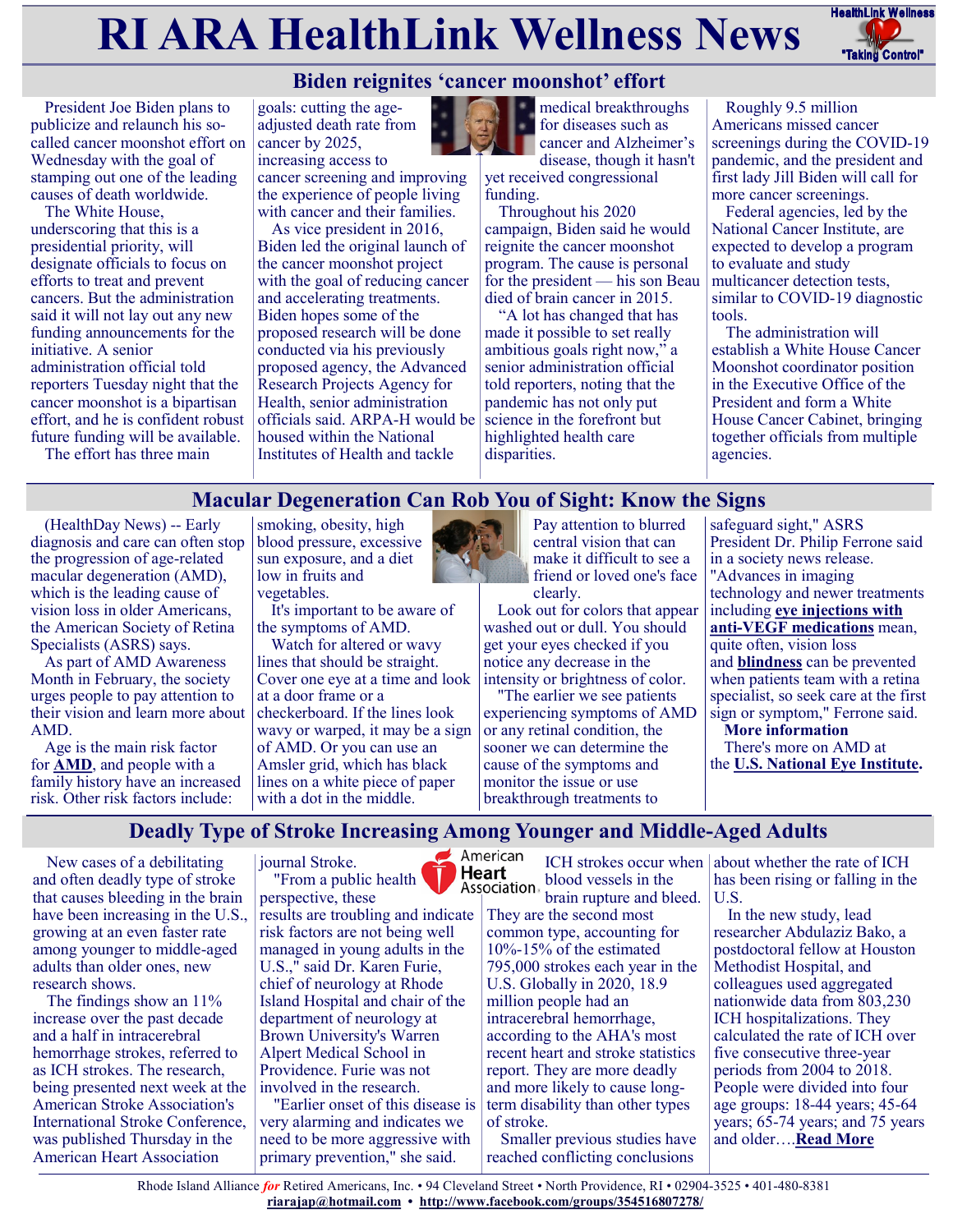# **A Better Clot-Buster Drug When Strokes Attack?**

A newer type of "clot-busting" medication might be safer than the one long used for treating strokes, a preliminary study hints.

Researchers found that among nearly 7,900 stroke sufferers, those treated with the drug - called tenecteplase -- were less likely to suffer life-threatening brain bleeding as a side effect, compared to those given the standard medication alteplase.

Overall, 3.7% of alteplase patients suffered the complication, known as symptomatic intracranial hemorrhage. That compared with than what's listed on the label.) just over 2% of patients given the newer clot-dissolver.

Tenecteplase, sold under the brand-name TNKase, is currently approved in the United States for treating heart attacks. By dissolving the blood clot causing the attack, it can restore normal blood flow to the heart.

Similarly, most **[strokes](https://www.stroke.org/en/about-stroke/types-of-stroke)** are caused by a clot in a blood vessel supplying the brain (what doctors call ischemic stroke). Since the 1990s, alteplase, sold as Activase, has been the

drug for treating those strokes.

Tenecteplase is not yet approved by the U.S. Food and Drug Administration for treating stroke. Ongoing clinical trials are looking at how it stacks up against alteplase in terms of effectiveness.

But some medical centers in the United States and elsewhere are already using tenecteplase for stroke. (In the United States, doctors are allowed to prescribe and give FDA-approved medications for conditions other

Some hospitals have made the switch, because there is already evidence to support using tenecteplase for stroke, said Dr. Steven Warach, lead researcher on the new study.

Past research suggests the drug is at least as good as alteplase in preventing long-term disability after a stroke, said Warach, a professor of neurology at the University of Texas at Austin's Dell Medical School.

There is also evidence that tenecteplase is better at

standard clot-dissolving  $\frac{1}{\text{there's treatment if you act FAST}}$  dissolving large clots, Edge he said.

 $\mathbf{A}^{\text{one sum}}_{\text{observed}} \mathbf{S}^{\text{gured}}_{\text{specth}} \mathbf{T}^{\text{true}}_{\text{nonrel}}$  And practically speaking, tenecteplase is much easier to give, said Dr. Joseph Broderick, a volunteer expert with the American Stroke Association.

> Alteplase is given by IV, over the course of an hour, he said, while tenecteplase is injected in one large dose that the body breaks down slowly.

> That's especially helpful if a stroke patient needs to be transferred to another hospital for further care, said Broderick, who is also director of the University of Cincinnati's Gardner Neuroscience Institute.

> He also noted that, right now, tenecteplase is the less costly treatment.

Broderick cautioned, though, that the new findings do not prove that tenecteplase is the safer drug.

The results do not come from a clinical trial that directly tested the clot-busters, he said. They are instead based on patients treated in the real world.

That means there's a risk of

"bias," Broderick explained. There may have been differences among the patients, or among the hospitals that used tenecteplase instead of alteplase, that could explain the findings on bleeding risk.

For the study, Warach and his colleagues analyzed data from a registry set up by several hospital systems in the United States, Australia and New Zealand. Some centers have begun using tenecteplase for stroke patients in recent years, while others administer only alteplase…

In all, 6,429 stroke patients received alteplase and 1,462 were given tenecteplase between 2018 and 2021.

Overall, tenecteplase patients were about half as likely to suffer an intracranial hemorrhage, and the difference was larger among stroke sufferers who needed a thrombectomy. That's a procedure in which doctors surgically remove the blood clot causing the stroke -- often because it's particularly large…..**[Read More](https://consumer.healthday.com/1-4-a-better-clot-buster-drug-2656492550.html)**

# **Pandemic Has Been Devastating to Mental Health of Disabled Americans**

Loneliness, isolation and fears about contracting COVID-19 have turned life upside down for people with disabilities, causing high levels of depression and anxiety, a new survey finds.

Even before the pandemic, individuals with disabilities were more likely to experience social isolation than their **[peers](https://magazine.medlineplus.gov/article/managing-the-uncertainty-of-covid-19)  [without disabilities](https://magazine.medlineplus.gov/article/managing-the-uncertainty-of-covid-19)**.

But **[this survey](https://doi.apa.org/fulltext/2022-23736-001.html) of 441** adults conducted between October and December of 2020 found that 61% of respondents who selfreported a disability had signs of a major depressive disorder. About 50% had probable anxiety disorder.

That's significantly higher than in **[previous studies](https://www.ncbi.nlm.nih.gov/pmc/articles/PMC8453786/)** in which people with disabilities had a 22% chance of being diagnosed with depression over a lifetime, the researchers said. In an average year, about 3% of adults in the United States have a generalized anxiety disorder and 7% have a major depressive disorder.

"Sadly, [this] did not surprise me — many of our research team have disabilities ourselves and we're very connected to the disability community, so we knew the stories that people were going through already, but it was important to document," said study co-author Kathleen Bogart, an associate professor of psychology at Oregon State University in Corvallis.

Bogart said the value of this research goes beyond documenting high levels of distress, however.

"We can look at what is associated with those high levels of stress, so that's a way that we can find things to intervene upon," Bogart said.

People who have disabilities often have other health issues that put them at higher risk from **[SARS](https://www.cdc.gov/coronavirus/2019-ncov/need-extra-precautions/people-with-medical-conditions.html)-CoV-2**, according to the study.

Early in the pandemic, stories about people with disabilities not being prioritized when medical



care was being rationed may have added to the **isolation**, the study

author suggested. Some places had explicit policies to prevent people with disabilities from receiving priority for a ventilator or COVID-19 tests, Bogart noted. The health care system often underestimates the quality of life of a person who has a disability, she said.

When providers stopped "nonessential" care to prevent the spread of COVID-19 or to cope with limited resources, it meant individuals with disabilities could not access physical therapy or surgery, the study authors pointed out.

"Our findings did show

that **[anxiety and](https://www.apa.org/topics/covid-19/research-disabilities)  [depression](https://www.apa.org/topics/covid-19/research-disabilities)** was associated with having experienced disabilityrelated stigma," Bogart said, adding that health care rationing became less common later in the pandemic.

"Even so, there have been many examples many of us have experienced throughout the pandemic where hospitals and health care workers are so strapped dealing with COVID, that people are not able to go in for their regular health care," Bogart said. "And for some people with disabilities, simply being able to go into physical therapy once every few weeks or to get an infusion, say that they may need once a month, to have those disrupted can severely impact their daily function, their pain and all of those things." The findings were recently published online in the journal *[Rehabilitation](https://doi.apa.org/fulltext/2022-23736-001.html)  [Psychology](https://doi.apa.org/fulltext/2022-23736-001.html)*.

The study is worth noting, but is also small, said Rhoda Olkin, a professor in the clinical psychology doctoral program at Alliant International University in San Francisco. Olkin was not involved with the study but reviewed the findings….**[Read](https://consumer.healthday.com/depression-2656557845.html)  [More](https://consumer.healthday.com/depression-2656557845.html)**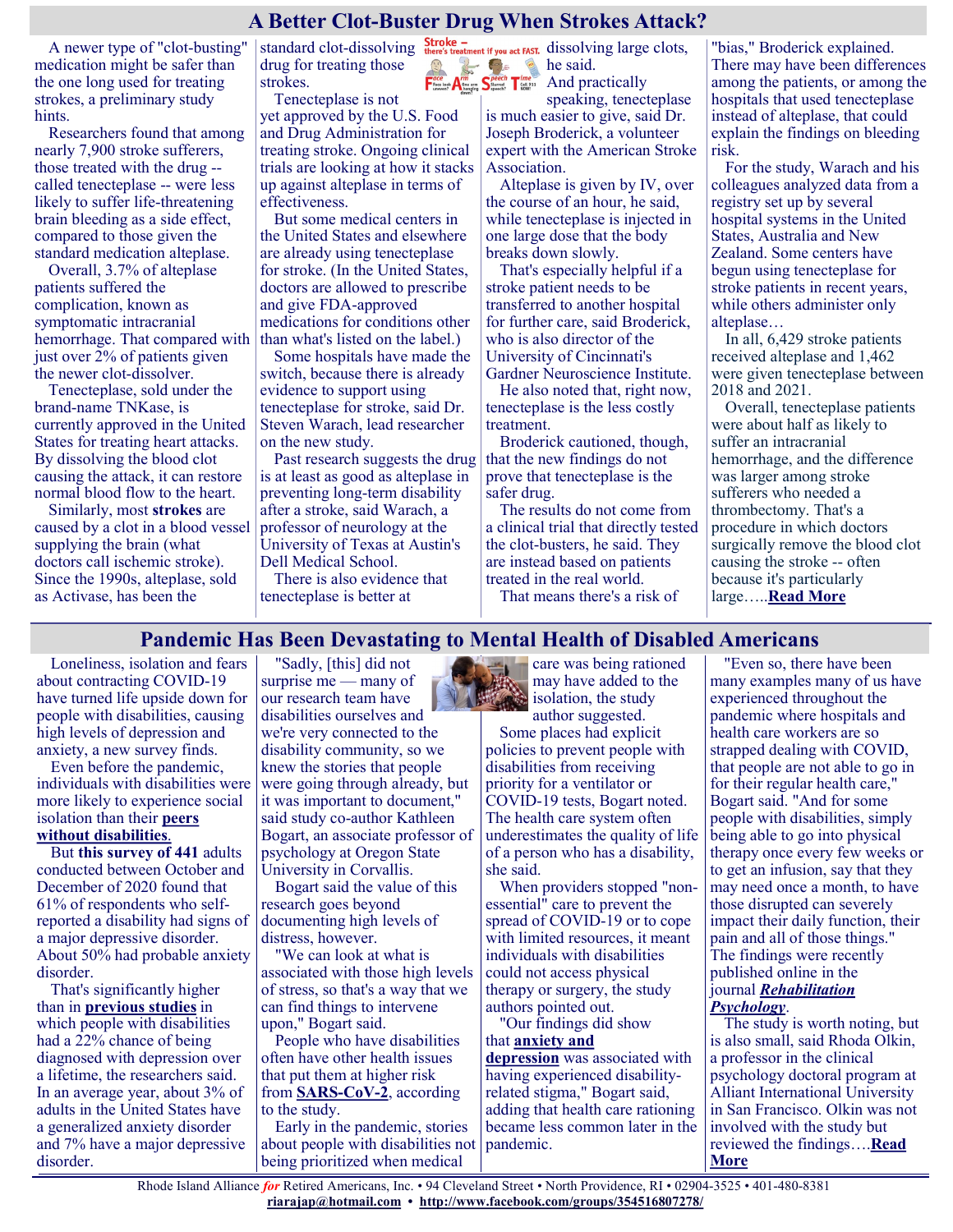## **Shedding Pounds Might Help Stop Pre-Cancerous Colon Polyps**

Colon cancer rates are increasing for younger Americans, along with rates of obesity. Could slimming down reduce young people's risk for malignancy?

A new study suggests that even a small amount of weight loss may cut your odds for benign growths in the colon known as adenomas, or polyps. Left unchecked, these growths can lead to [colon cancer.](https://www.cdc.gov/cancer/colorectal/index.htm)

"We have two main public health messages based on our findings. The first is that avoiding weight gain in adulthood may help reduce colorectal adenoma risk. And that may, in turn, reduce the risk of developing colorectal cancer," said study author Kathryn Barry.

"And then the second message is that losing weight in

adulthood, particularly for overweight and obese adults, may help reduce adenoma risk in addition to other potential health benefits," added Barry. She's an assistant professor at the University of Maryland School of Medicine, in Baltimore.

For the study, the researchers used self-reported weight data from the Prostate, Lung, Colorectal and Ovarian Cancer Screening Trial, which enrolled nearly 155,000 men and women aged 55 to 74 from 1993 to 2001.

They chose participants from the screening arm of the trial a group that received colon screening at baseline and again three or five years later.

The investigators found that **[weight los](https://www.cdc.gov/healthyweight/losing_weight/index.html)**s in adulthood was associated with a 46% decreased risk of colon polyps.

The amount of weight lost was as small as 1.1 pounds per five years. This reduced risk from weight loss was especially clear in adults who were initially overweight or obese, particularly in men, the study found.

Conversely, adults who gained about six pounds over five years had a 30% increased risk, Barry said.

The American Cancer Society estimates the United States will see **[more than 106,000 new](https://www.cancer.org/cancer/colon-rectal-cancer/about/key-statistics.html)  [cases of colon cancer in 2022](https://www.cancer.org/cancer/colon-rectal-cancer/about/key-statistics.html)**, along with more than 44,000 cases of rectal cancer. Though the rates are dropping, there has been a rise in rates for folks under the age of 50.

The recommended age

for **[colonoscopy](https://www.mayoclinic.org/tests-procedures/colonoscopy/about/pac-20393569#:~:text=A%20colonoscopy%20(koe%2Dlun%2D,inside%20of%20the%20entire%20colon.)** and other screening techniques was reduced in 2021 to age 45.

While most studies that have looked at the impact of weight on colon cancer have considered weight gain, there's been little research on the role of weight loss, Barry said.

The findings were published Feb. 1 in *JNCI* Cancer Spectrum.

"I think they had some really, potentially, very important findings and very exciting findings, potentially, if these findings could be replicated," said Lauren Teras, senior scientific director of epidemiology in the department of population science at the American Cancer Society….**[Read More](https://www.usnews.com/news/health-news/articles/2022-02-01/shedding-pounds-might-help-stop-pre-cancerous-colon-polyps)**

As you know, health care costs can be sky high. Regardless of what you pay, your health outcomes depend heavily upon the quality of care you receive. Since emergencies are by definition unexpected, it's important to think about what could be in store for you and to plan ahead for a medical emergency.

- **Preparing yourself:**
- **[Five steps to get your](https://justcareusa.org/five-steps-to-get-your-affairs-in-order-in-case-of-emergency/)  [affairs in order in case of](https://justcareusa.org/five-steps-to-get-your-affairs-in-order-in-case-of-emergency/)**

#### **[emergency](https://justcareusa.org/five-steps-to-get-your-affairs-in-order-in-case-of-emergency/) [Coronavirus:](https://justcareusa.org/coronavirus-planning-ahead-for-a-medical-emergency/)  [Planning ahead](https://justcareusa.org/coronavirus-planning-ahead-for-a-medical-emergency/)  [for a medical](https://justcareusa.org/coronavirus-planning-ahead-for-a-medical-emergency/)**

 $\bullet$ 

**[emergency](https://justcareusa.org/coronavirus-planning-ahead-for-a-medical-emergency/) [Six steps you should take](https://justcareusa.org/six-steps-you-should-take-to-prepare-for-a-weather-emergency/)  [to prepare for a weather](https://justcareusa.org/six-steps-you-should-take-to-prepare-for-a-weather-emergency/)** 

**[emergency](https://justcareusa.org/six-steps-you-should-take-to-prepare-for-a-weather-emergency/) Making sure Medicare covers your care:**

- **[Two ways to make sure](https://justcareusa.org/two-ways-to-make-sure-medicare-covers-ambulance-services/)**  ٠ **[Medicare covers](https://justcareusa.org/two-ways-to-make-sure-medicare-covers-ambulance-services/)  [ambulance services](https://justcareusa.org/two-ways-to-make-sure-medicare-covers-ambulance-services/)**
- **[Medicare](https://justcareusa.org/medicare-advantage-costs-keep-rising-with-no-clear-benefits/)**  Emergency **[Advantage costs keep](https://justcareusa.org/medicare-advantage-costs-keep-rising-with-no-clear-benefits/)  [rising, with no clear](https://justcareusa.org/medicare-advantage-costs-keep-rising-with-no-clear-benefits/)**  \$\$\$ **[benefits](https://justcareusa.org/medicare-advantage-costs-keep-rising-with-no-clear-benefits/)**

**The importance of a good primary care doctor:**

- **[Six reasons you need a](https://justcareusa.org/six-reasons-you-need-a-primary-care-doctor-in-this-age-of-specialization/)  [primary care doctor in](https://justcareusa.org/six-reasons-you-need-a-primary-care-doctor-in-this-age-of-specialization/)  [this age of specialization](https://justcareusa.org/six-reasons-you-need-a-primary-care-doctor-in-this-age-of-specialization/) Your hospital care:**
- **[Choose your hospital](https://justcareusa.org/choose-your-hospital-emergency-room-carefully/)  [emergency room carefully](https://justcareusa.org/choose-your-hospital-emergency-room-carefully/) [Anthem penalizes patients](https://justcareusa.org/anthem-penalizes-patients-who-seek-emergency-room-care/)**
- **[who seek emergency room](https://justcareusa.org/anthem-penalizes-patients-who-seek-emergency-room-care/)  [care](https://justcareusa.org/anthem-penalizes-patients-who-seek-emergency-room-care/)**
- **Thinking about costs:**
- **[Two tips for keeping your](https://justcareusa.org/two-tips-for-keeping-your-emergency-care-costs-down/)  [emergency care costs](https://justcareusa.org/two-tips-for-keeping-your-emergency-care-costs-down/)  [down](https://justcareusa.org/two-tips-for-keeping-your-emergency-care-costs-down/)**
- **And, for the broader picture: [Planning for life's curve](https://justcareusa.org/roundup-planning-for-lifes-curve-balls/)**   $\bullet$
- **[balls](https://justcareusa.org/roundup-planning-for-lifes-curve-balls/)**

# **Could a Pap Test Help Detect Breast, Ovarian Cancers, Too?**

**Round up: Emergency care**

Pap tests have long been used to detect **[cervical cancer](https://www.cdc.gov/cancer/cervical/basic_info/index.htm)** early, but preliminary research suggests that cervical cells collected during those tests could also be used to catch other cancers, including deadly ovarian tumors. Researchers found that by analyzing a particular molecular "signature" in cervical cells,

they could accurately identify women with **[ovarian cancer](https://www.cancer.org/cancer/ovarian-cancer.html)** up to 71% of the time. Using a similar approach, they were also able detect a majority of women who had **[breast cancer](https://www.cancer.org/cancer/breast-cancer.html)** with a poor prognosis.

The findings suggest that the molecular signatures in cervical cells may be picking up a predisposition to other womenspecific cancers, said senior researcher Dr. Martin Widschwendter, a professor of cancer prevention and

screening at the University of Innsbruck in Austria.

The hope, he explained, is to one day have a simple "firstline" screening test for four cancers: cervical, endometrial, breast and ovarian.

Women deemed to be at high risk for any of the diseases could then undergo more intensive screening for them, said Widschwendter. He noted that of all cancers women develop before the age of 65, more than half are breast, ovarian, endometrial or cervical. Ovarian cancer, in particular,

lacks any good test to use for routine screening. The disease is often deadly, largely because it is typically

diagnosed after it has spread. "Our aim is to identify the

vast majority of women who are at risk of developing a womanspecific cancer -- irrespective of genetic or non-genetic factors," Widschwendter said.

However, an ovarian cancer specialist urged caution in interpreting the findings.

They show a "moderate association" between the molecular signature and ovarian cancer, said Dr. Rebecca Stone, director of the Kelly Gynecologic Oncology Service at Johns Hopkins Hospital in

Baltimore.

"They are not showing that it's predictive or diagnostic," Stone stressed.

To see whether the cervical cell signature actually predicts cancer, she said, a study would need to follow a large group of women over a long period.

Widschwendter said such a study is planned. The latest findings were published Feb. 1 in the journal *[Nature](https://www.nature.com/articles/s41467-021-27918-w)* 

#### *[Communications](https://www.nature.com/articles/s41467-021-27918-w)*.

The research focuses on a process known as DNA methylation -- chemical modifications to DNA that do not cause mutations in genes, but do determine whether a gene is active or dormant at certain times….**[Read More](https://consumer.healthday.com/2-1-could-a-pap-smear-help-detect-breast-ovarian-cancers-too-2656483821.html)**